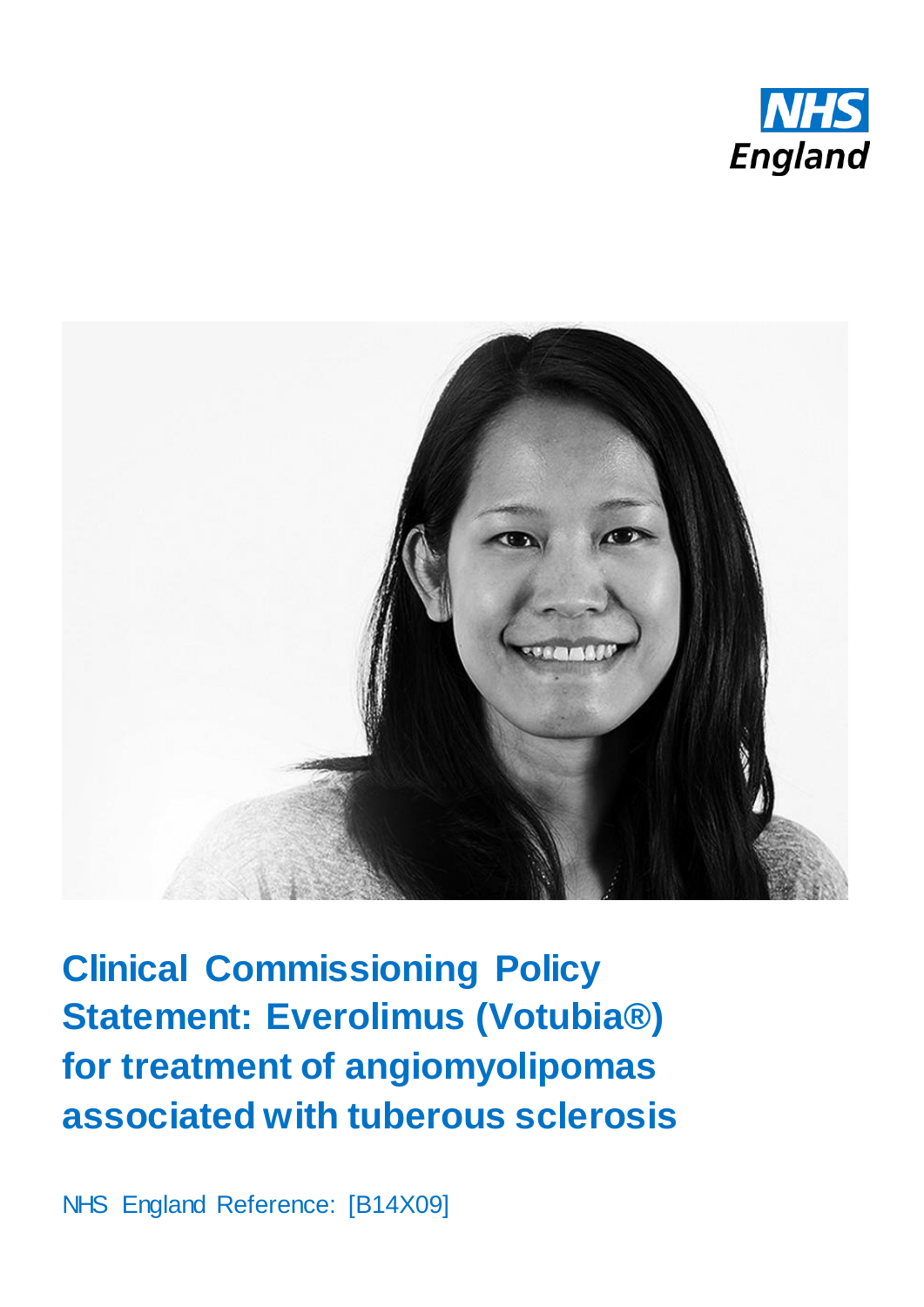### **NHS England INFORMATION READER BOX**

#### **Directorate**

| Medical | <b>Commissioning Operations</b> | Patients and Information      |
|---------|---------------------------------|-------------------------------|
| Nursing | Trans. & Corp. Ops.             | <b>Commissioning Strategy</b> |
| Finance |                                 |                               |

| <b>Publications Gateway Reference:</b>                                                                                         | 05222                                                                                                                                 |  |
|--------------------------------------------------------------------------------------------------------------------------------|---------------------------------------------------------------------------------------------------------------------------------------|--|
| <b>Document Purpose</b>                                                                                                        | Policy                                                                                                                                |  |
| <b>Document Name</b>                                                                                                           | Clinical Commissioning Policy Statement: Everolimus (Votubia®) for<br>treatment of angiomyolipomas associated with tuberous sclerosis |  |
| Author                                                                                                                         | Specialised Commissioning Team, NHS England                                                                                           |  |
| <b>Publication Date</b>                                                                                                        | June 2016                                                                                                                             |  |
| <b>Target Audience</b>                                                                                                         |                                                                                                                                       |  |
|                                                                                                                                |                                                                                                                                       |  |
|                                                                                                                                |                                                                                                                                       |  |
| <b>Additional Circulation</b>                                                                                                  |                                                                                                                                       |  |
| List                                                                                                                           |                                                                                                                                       |  |
| <b>Description</b>                                                                                                             | NHS England will routinely commission this specialised treatment in<br>accordance with the criteria described in this policy.         |  |
|                                                                                                                                |                                                                                                                                       |  |
|                                                                                                                                |                                                                                                                                       |  |
|                                                                                                                                |                                                                                                                                       |  |
| <b>Cross Reference</b>                                                                                                         | n/a                                                                                                                                   |  |
| <b>Superseded Docs</b><br>(if applicable)                                                                                      | n/a                                                                                                                                   |  |
| <b>Action Required</b>                                                                                                         | n/a                                                                                                                                   |  |
| <b>Timing / Deadlines</b><br>(if applicable)                                                                                   | n/a                                                                                                                                   |  |
| <b>Contact Details for</b><br>further information                                                                              | england.specialisedcommissioning@nhs.net                                                                                              |  |
|                                                                                                                                |                                                                                                                                       |  |
|                                                                                                                                |                                                                                                                                       |  |
|                                                                                                                                |                                                                                                                                       |  |
|                                                                                                                                |                                                                                                                                       |  |
|                                                                                                                                |                                                                                                                                       |  |
| <b>Document Status</b><br>This is a controlled decument. Whilet this decument may be printed, the electronic version posted on |                                                                                                                                       |  |

This is a controlled document. Whilst this document may be printed, the electronic version posted on the intranet is the controlled copy. Any printed copies of this document are not controlled. As a controlled document, this document should not be saved onto local or network drives but should always be accessed from the intranet.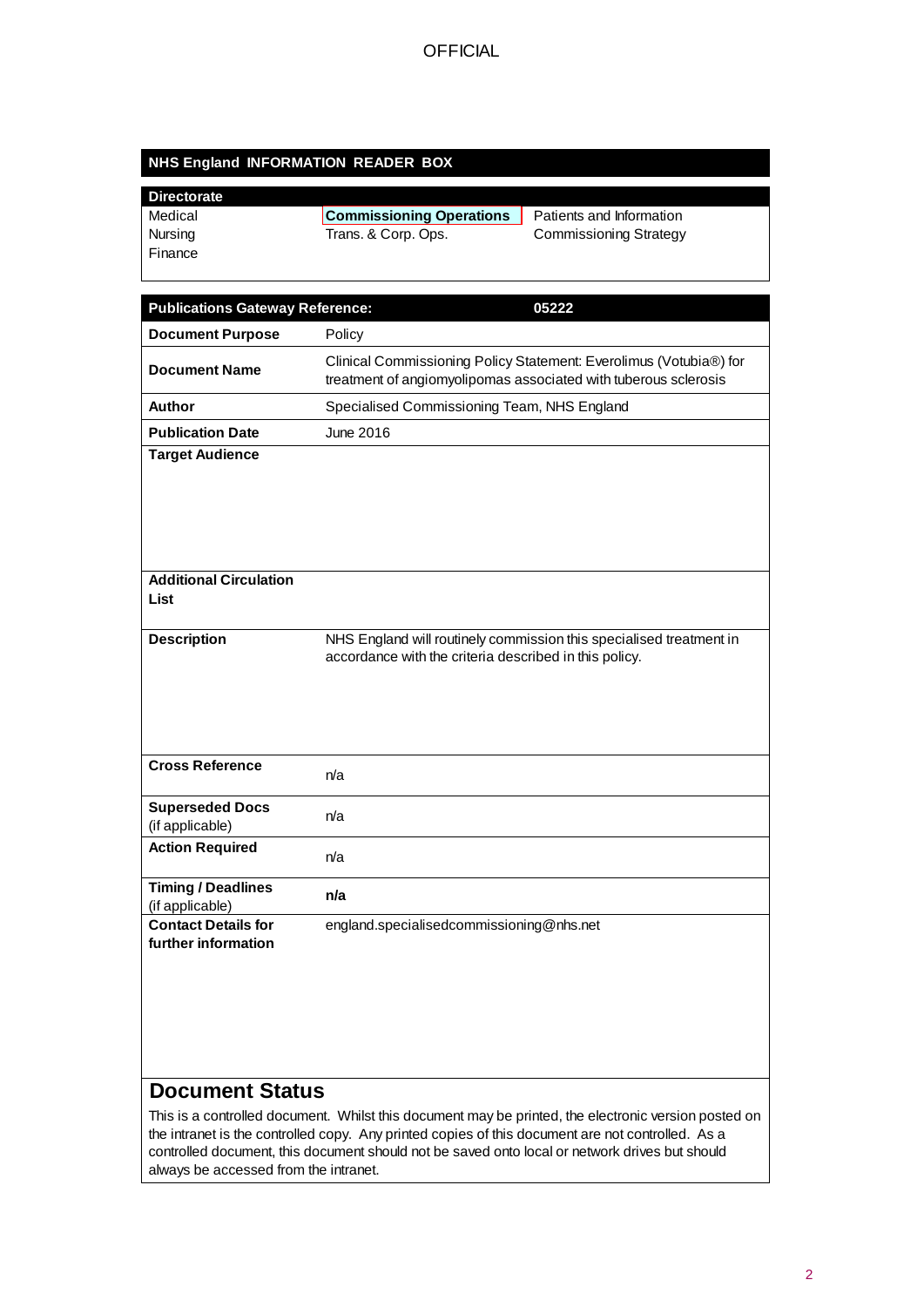# **Contents**

| 5.4 Evidence of biological effective dose and impact by age group 10 |
|----------------------------------------------------------------------|
|                                                                      |
|                                                                      |
|                                                                      |
|                                                                      |
|                                                                      |
|                                                                      |
|                                                                      |
|                                                                      |
|                                                                      |
|                                                                      |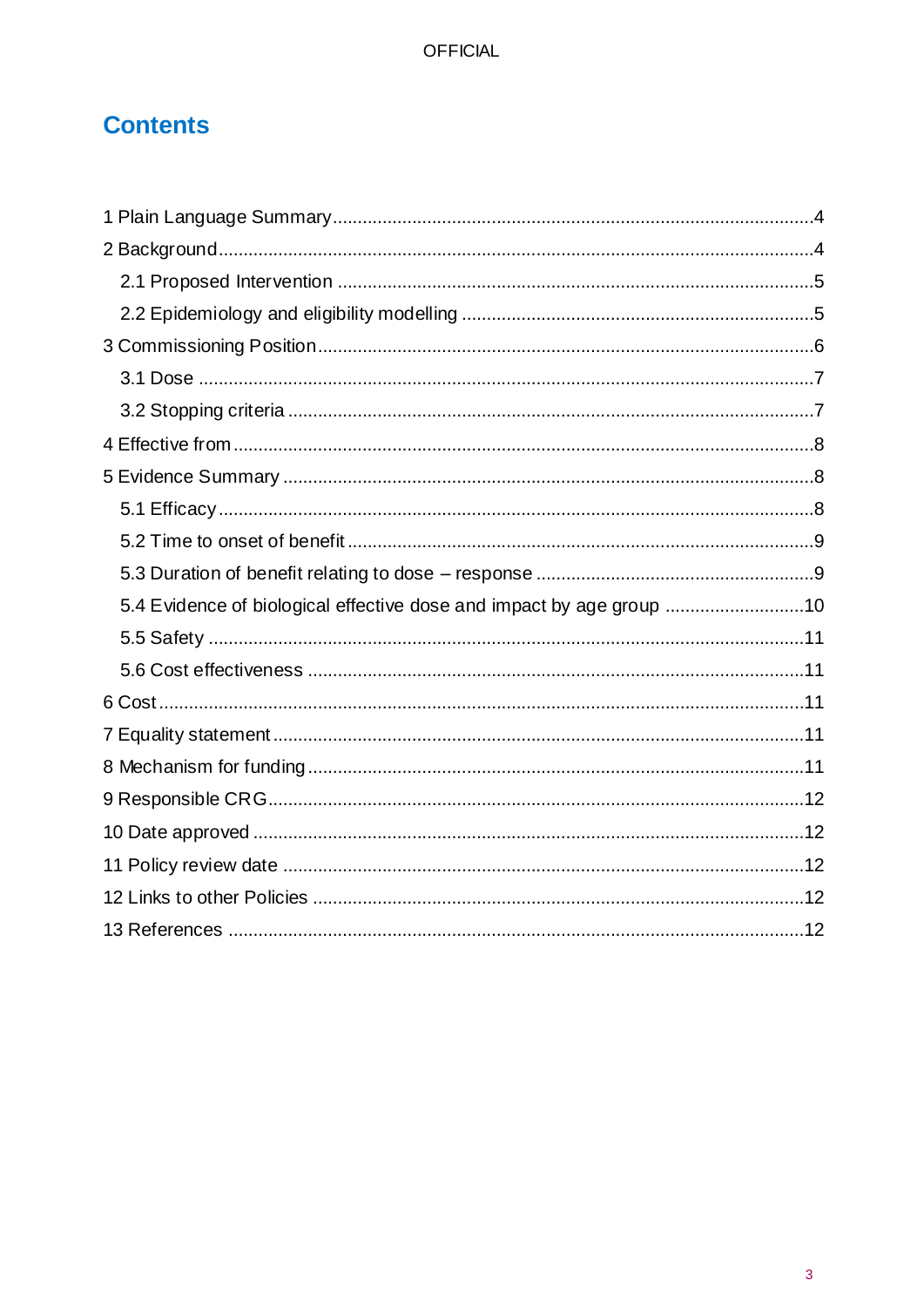# <span id="page-3-0"></span>**1 Plain Language Summary**

Tuberous sclerosis complex (TSC) is a genetic condition, present from birth, which can lead to non-cancerous growths developing in a number of different organs of the body. The organs most commonly affected are the brain, eyes, heart, kidney, skin and lungs. It's estimated that around 1 in every 6,000 babies are born with the condition, however in many cases the diagnosis cannot be made until later in life when symptoms become more apparent, usually this is in childhood.

The impact of TSC varies considerably, with some people being relatively mildly affected and may not even know they have TSC, while some are much more significantly affected. In many cases, and with the appropriate medical care, people with TSC can expect to live healthier lives with a normal life expectancy.

TSC growths have a different name depending on which organ they develop in. Angiomyolipoma (AML) growths are normally found in the kidney, but can also affect the liver. Though AML growths can be asymptomatic, they can also have life-threatening consequences due to their impact on kidney function and the risk of haemorrhage (Bissler 2012). AMLs are the leading cause of morbidity and mortality in adult TSC patients (Shepherd 1991, Dixon 2011).

Everolimus (Votubia®) is a licensed treatment for adults with TSC-associated AMLs. It is a relatively new type of drug called an mTOR inhibitor which has the potential to improve care because it can reverse the underlying abnormality in cells affected by the genetic mutation and has been shown to stop kidney tumours (AMLs) from growing and causing problems.

NHS England has reviewed the evidence and concluded that it is sufficient to enable everolimus (Votubia®) to be routinely commissioned and therefore available to children from three years of age and adults with TSC-associated AMLs, in accordance with the criteria outlined within this policy statement. Everolimus (Votubia®) is licensed to treat adults with TSC-associated AMLs, however the treatment is un-licensed for the paediatric age-range.

## <span id="page-3-1"></span>**2 Background**

Adults with TSC may have their care managed by a variety of different specialists (Neurologist, learning disability or general psychiatrist, chest physician, clinical geneticist, dermatologist, nephrologist or urologist) or their General Practitioner (GP). Where advice is needed about the management of renal disease, adult patients are referred onto a nephrologist or urologist. The care pathway for children with TSC usually involves regular follow-up by a general paediatrician or neuropaediatrician, who will monitor kidney health and refer them to a paediatric or adult nephrologist or urologist for advice on management of renal complications.

In English healthcare settings, the current commissioned first choice intervention for management of AMLs is percutaneous embolisation with surgical intervention second choice (Bissler 2004, Ewalt 2005). For AMLs presenting with acute haemorrhage, first-line therapy is embolisation followed by treatment with corticosteroids (Krueger 2013). The aim of embolisation is to reduce the risk of haemorrhage but it also causes tumours to diminish in size (Williams 2006). However there is a high recurrence rate and tumours continue to grow and bleed post embolisation (Bissler 2002).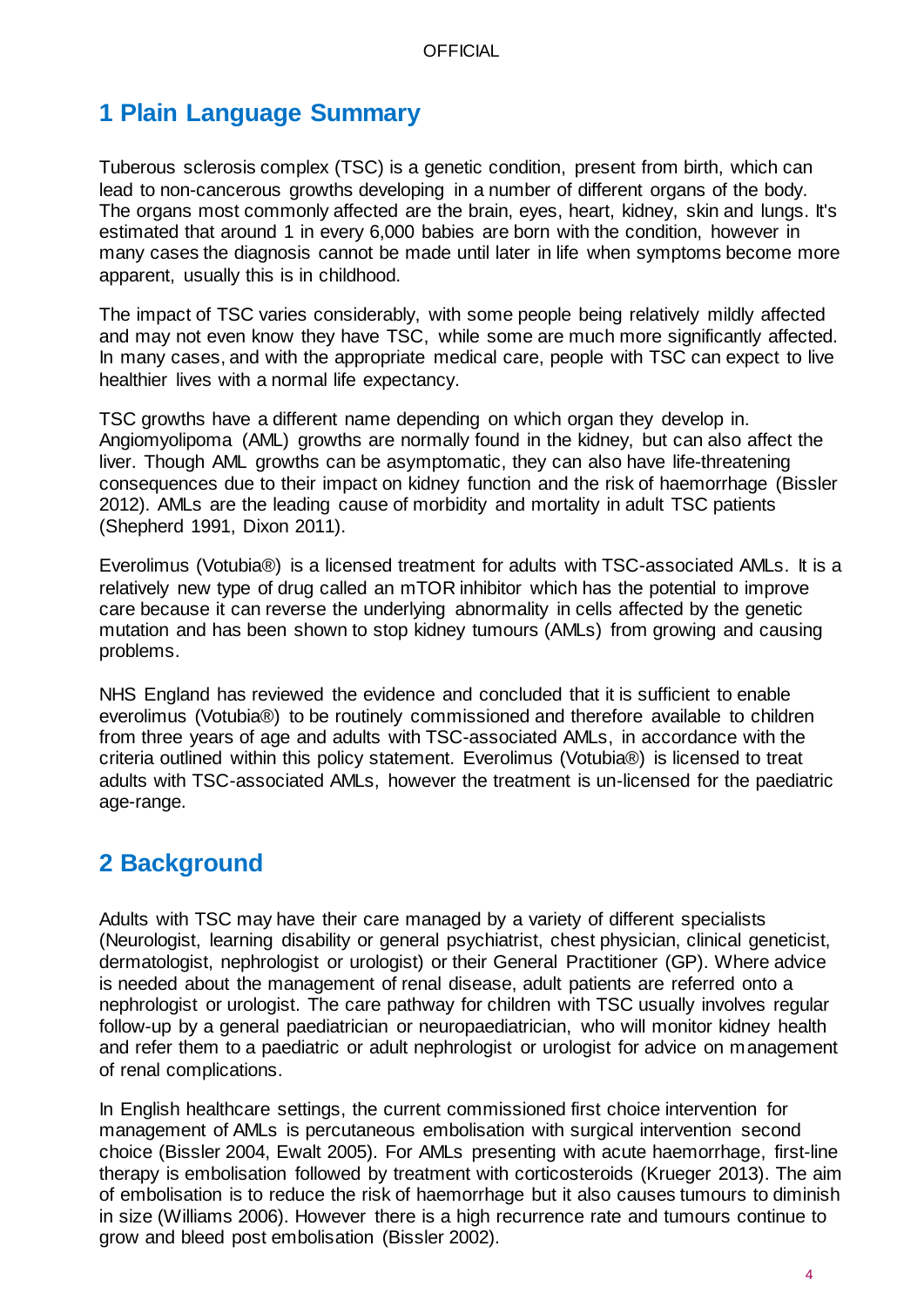The use of embolisation in this patient population was the subject of a retrospective study (Eijkemans et al, 2015). This study reviewed 351 adult patients treated consistently in a single centre over 16 years with pre-emptive embolisation. Ultimately this strategy failed to prevent renal failure and renal related deaths;

- 144/244 (59%) of patients with AMLs developed Chronic Kidney Disease (CKD) stage 3 or more;
- 57 (49%) of the 117 who had embolisation needed 2 or more embolisations,
- 14 (12%) of patients ended up in end stage renal failure; and
- 9 (8%) people passed away from renal related complications.

### <span id="page-4-0"></span>**2.1 Proposed Intervention**

Everolimus (Votubia®) was designated as an 'orphan medicine' by the European Medicines Agency in 2010 and is licensed for:

"the treatment of adult patients with renal angiomyolipoma associated with tuberous sclerosis complex (TSC) who are at risk of complications (based on factors such as tumour size or presence of aneurysm, or presence of multiple or bilateral tumours) but who do not require immediate surgery" (European Medicines Agency 2010).

The use of everolimus (Votubia®) is not licensed in children for TSC-associated AMLs.

Additionally, mTOR inhibitors are recommended in the International Tuberous Sclerosis Committee Consensus Group 'Recommendations for the surveillance and management of tuberous sclerosis complex' for asymptomatic, growing AMLs measuring larger than 3cm in diameter (Krueger 2013). This is largely because patients almost always have multiple, bilateral AMLs (Sooriakumaran 2010) and use of an mTOR can minimise the deleterious effects on renal function.

### <span id="page-4-1"></span>**2.2 Epidemiology and eligibility modelling**

The prevalence of TSC in EU countries is estimated to be up to 1 in 10,000 head of population, a figure supported by the Committee for Medicinal Products for Human Use (European Medicines Agency 2011).

Based on data from the Office of National Statistics, the estimated UK population in 2013 is 63.5 million, of whom approximately 80% are aged 18 years or over. Thus, the number of TSC patients aged 18 years or older in the UK in 2013 is in the region of 5,000 (European Medicines Agency 2011, Office for National Statistics, 2015).

Because the prevalence of angiomyolipomas in TSC is 80% there could be over 5,000 TSC-angiomyolipoma patients in the UK, most with non-symptomatic tumours at any given time.

It is therefore expected that, in accordance with the commissioning criteria, the potential patient cohort in England requiring access to everolimus (Votubia®) will be in the region of 30 per year. Table 1 sets out the epidemiological modelling, in accordance with the commissioning criteria. It should be noted that annual numbers are based on the Clinical Expert Group assessment of the available epidemiology and known cohort eligible to current services. This approach has been taken to mitigate the lack of robust population based studies, and caveats in the literature including possible selection bias and other methodological differences.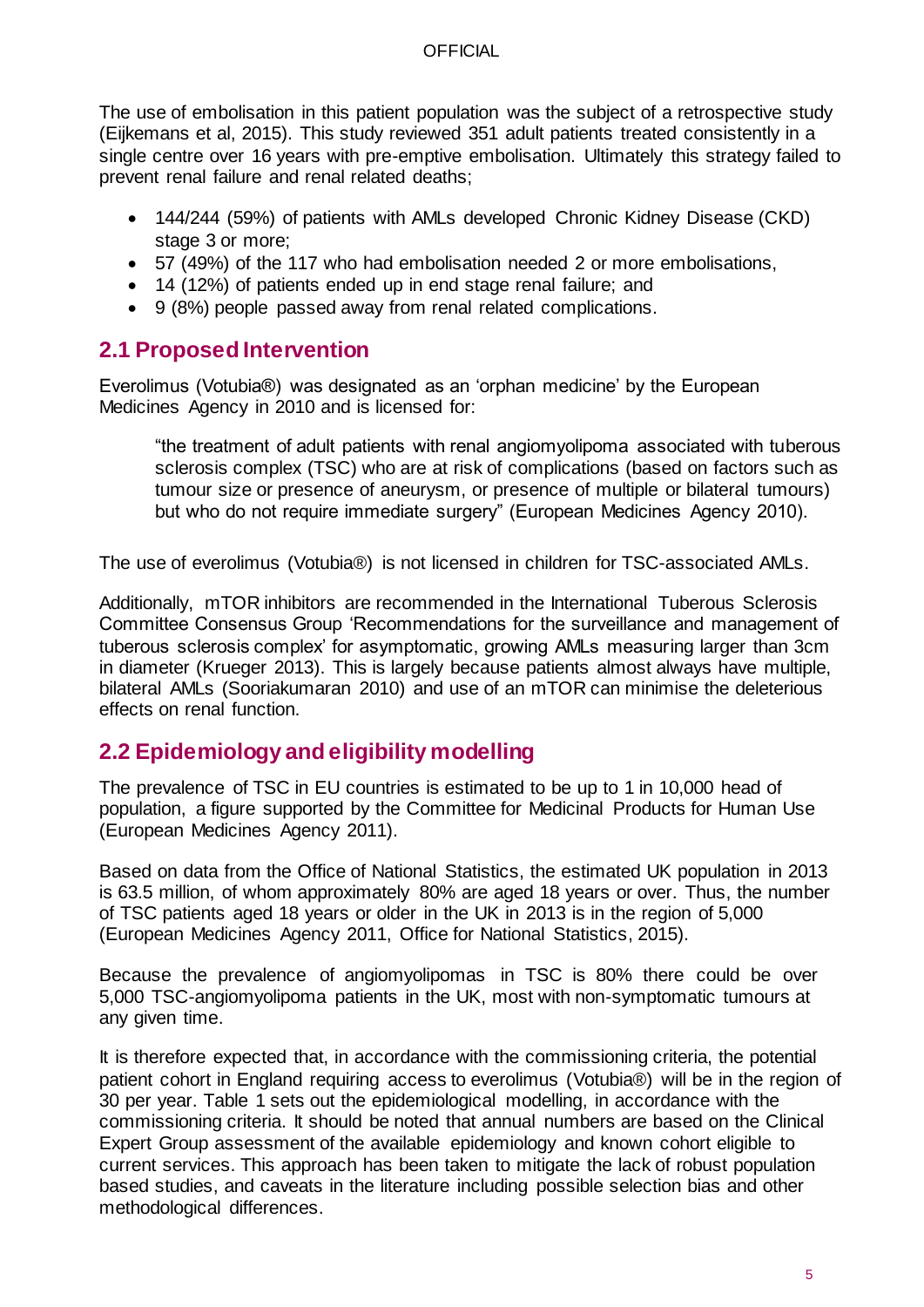| <b>Cohort</b>                                                                   | <b>Prevalence</b>                                                                                                                                               | <b>Maximum Patient</b><br>numbers (England) |
|---------------------------------------------------------------------------------|-----------------------------------------------------------------------------------------------------------------------------------------------------------------|---------------------------------------------|
| a) Total population                                                             | 1 case TSC per 10,000<br>population (All ages)<br>(EMA, 2011)                                                                                                   | 5,525                                       |
| b) Proportion accessing<br>services                                             | 70% of TSC patients<br>present with AML<br>(Curatolo 2008)                                                                                                      | 3,868                                       |
| c) Potential eligibility for<br>treatment everolimus<br>(Votubia <sup>®</sup> ) | 30%-40% multiple AMLs<br>$>30$ mm<br>(Kingswood et al 2013)                                                                                                     | 1,160                                       |
| d) Clinically likely eligibility<br>to meet policy criteria                     | Pre-emptive treatment to<br>prevent renal<br>haemorrhage 9-22%<br>(O'Callaghan 2004,<br>Eiijkemans, 2015,<br>Kingswood 2014)                                    | $348 - 850$                                 |
| e) Clinically likely to<br>commence treatment per-<br>year                      | Based on 16 year follow<br>up of 'cohort d'                                                                                                                     | $21 - 53$                                   |
| f) Clinically eligible per-<br>year based on current<br>services data           | Clinically likely cohort<br>estimated by clinical<br>expert group meeting<br>proposed criteria and<br>accounting for<br>discontinuation rate in<br>section 3.1. | 30                                          |

### **Table 1: Epidemiological and eligibility modelling (all ages)**

## <span id="page-5-0"></span>**3 Commissioning Position**

NHS England will commission everolimus (Votubia®) for treatment of TSC-associated AMLs in children ( $\geq$  3years old) and adults, in accordance with the criteria outlined in this document.

In creating this policy NHS England has reviewed this clinical condition and the options for its treatment. It has considered the place of this treatment in current clinical practice, whether scientific research has shown the treatment to be of benefit to patients, (including how any benefit is balanced against possible risks) and whether its use represents the best use of NHS resources.

This policy statement outlines the arrangements for funding of this treatment for the population in England.

1. Angiomyolipomas (AMLs) which are 30 mm or greater and which demonstrate interval growth (Krueger 2013).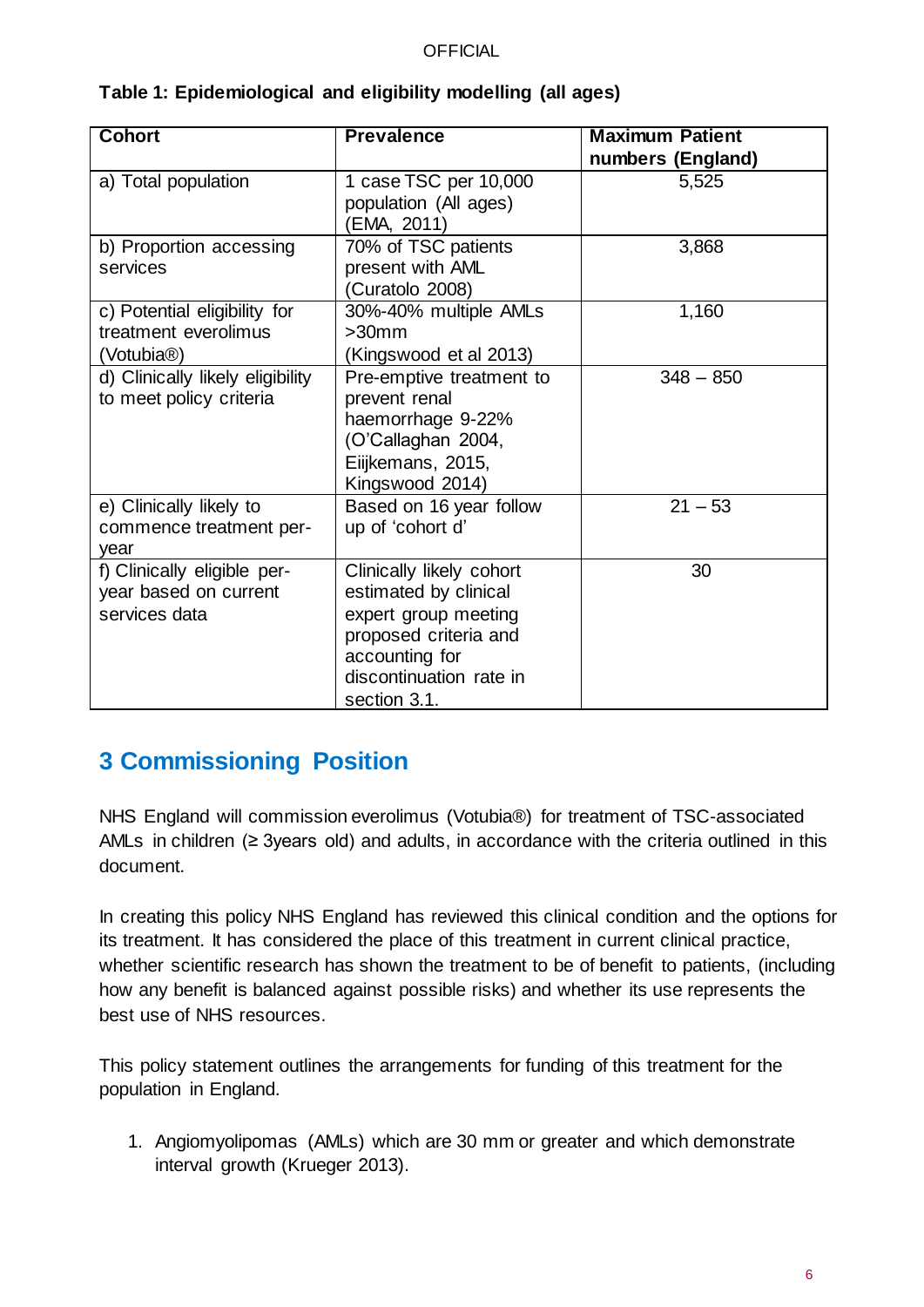The contraindications for the use of everolimus (Votubia®) are:

- 1. Acute bleeding. This should be treated with embolisation first to gain haemostasis (Krueger 2013).
- 2. Females of childbearing potential must use a highly effective method of contraception while receiving everolimus, and for up to 8 weeks after ending treatment.
- 3. Hypersensitivity to the active substance, to other rapamycin derivatives or to any of the excipients.
- 4. Hepatic impairment in children.

All clinicians are advised to refer to the Summary of Product Characteristics for Votubia® for up to date information as to the caveats and precautions.

### <span id="page-6-0"></span>**3.1 Dose**

The recommended dose of everolimus (Votubia®) is 10mg once daily for adults. The dose should be adjusted in hepatic impairment and/or if the patient has an adverse reaction and/or there is a drug interaction (please refer to the Summary of Product Characteristics for recommended adjustments).

Everolimus (Votubia®) is unlicensed for the treatment of children with TSC-associated AMLs. The recommended dose to treat these cases is drawn from the treatment of SEGA, which is another condition associated with TSC. Dosing must be individualized and based on Body Surface Area using the Dubois formula. The recommended starting dose for children ( $\geq$  3 years old) is 4.5mg/m<sup>2</sup> daily, careful titration is required to ensure optimal treatment.

Everolimus whole blood trough concentrations should be assessed at least 2 weeks after commencing treatment. Dosing should be titrated to attain trough concentrations of 5-15 ng/ml. The dose may be increased to attain a higher trough concentration within the target range to obtain optimal efficacy, subject to tolerability.

### <span id="page-6-1"></span>**3.2 Stopping criteria**

Stabilisation and reduction in size of renal angiomyolipoma and the non-occurrence of renal bleeding; while preserving renal function are the main aims of treatment. This is monitored clinically and with MRI scan of the kidney. If the treatment with everolimus (Votubia®) fails to deliver these outcomes it should be stopped. Progression was defined within EXIST 2 as ≥ 25% increase from nadir in angiomyolipoma volume or ≥20% increase from nadir in the volume of either kidney with a value greater than baseline, appearance of new angiomyolipoma ≥ 1cm, or grade ≥ 2 angiomyolipoma-related bleeding).

If the renal angiomyolipoma(s) has not stabilised (i.e., ceased to grow) after 6 months of treatment with everolimus (Votubia®) at the maximum tolerated dose up to a maximum dose of 10mg daily, the treatment will be deemed to have failed and must be discontinued. A renal MRI scan should be performed in order to assess whether the renal angiomyolipoma has ceased to grow.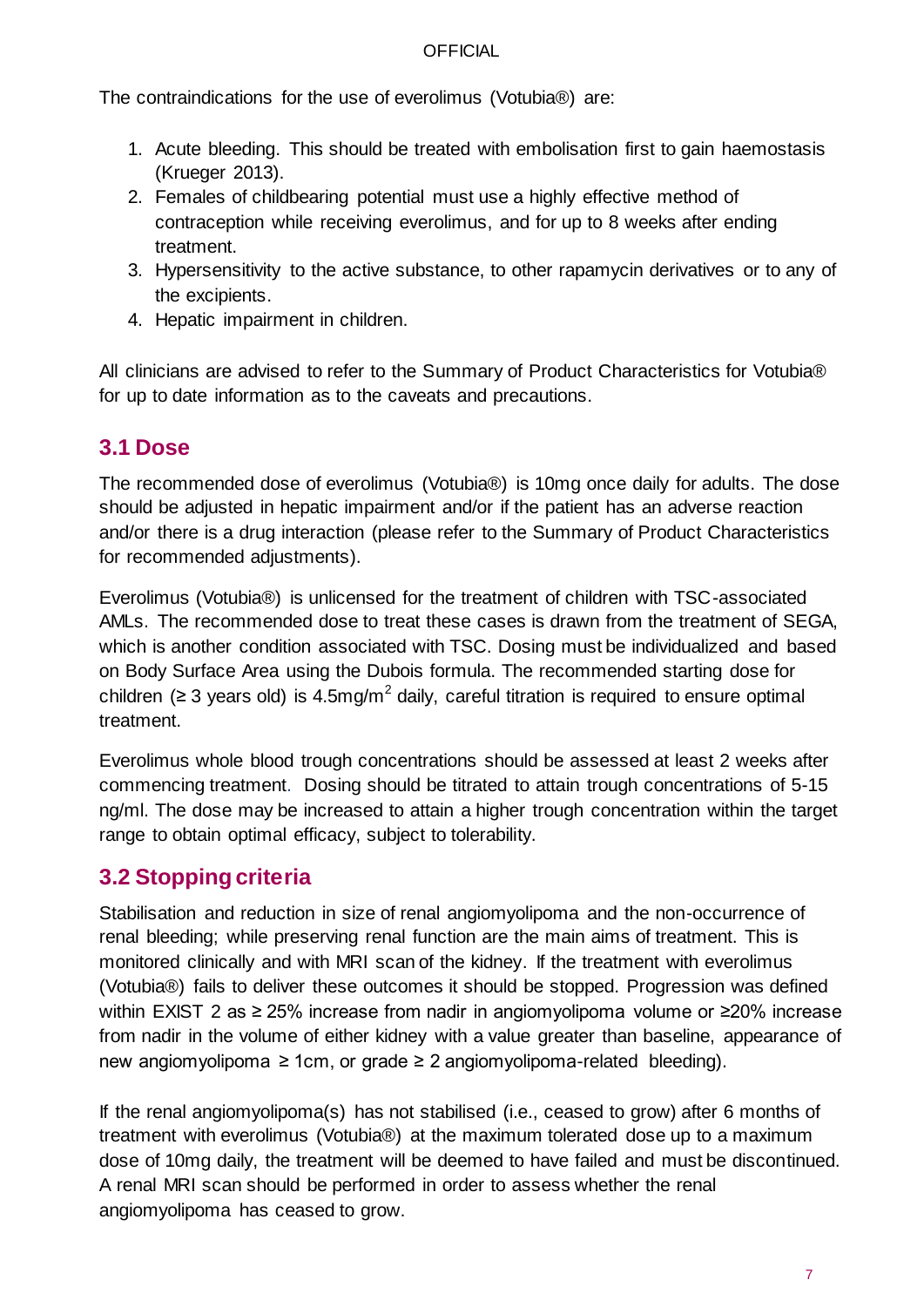Bleeding and/or the need for embolisation or surgical intervention indicate that treatment has failed and therefore must be discontinued.

If a patient demonstrates a progressive fall in glomerular filtration rate (GFR) of below 30 mls/min, or a progressive increase in proteinuria of greater than 3g/L, despite dose adjustment, then treatment must be discontinued.

Intractable unacceptable side effects despite dose adjustment will be deemed a reason to stop treatment. The rate of treatment discontinuation has been reported to be 12.5% (Bissler 2013, Bissler 2015).

## <span id="page-7-0"></span>**4 Effective from**

<span id="page-7-1"></span>June 2016

# **5 Evidence Summary**

The main body of literature relating to everolimus (Votubia®) and tuberous sclerosis complex-associated renal angiomyolipoma comprises one double-blinded, placebocontrolled, international multi-centre randomised controlled trial (RCT) (Bissler, 2013), an unblinded, uncontrolled extension of this RCT (Bissler, 2015), and a subgroup analysis from an earlier RCT(Kingswood, 2014). No systematic reviews or meta-analyses relating to this treatment for AML were identified.

No specific published evidence exists relating to the use of the intervention in children. This is consistent with many other specialised interventions, due to the particular challenges in undertaking research in children, but it is biologically plausible to extrapolate the evidence garnered in adults to the paediatric age-range.

### <span id="page-7-2"></span>**5.1 Efficacy**

There is good evidence from one RCT (Bissler et al, 2013) which shows that for patients who have TSC-related AML, there is significant difference in AML response rate (50% reduction in AML volume in the absence of progression) between those who had everolimus (Votubia®) (42% (95%CI 31 to 53%) and those who were treated with placebo (0% (95%CI 0 to 9%)) (p<0.0001). The actual volume reduction of each group was not reported. It is not clear what the minimal volume reduction needs to be in order to achieve clinical significance in terms of avoidance of renal failure, acute haemorrhage or death.

At the point that the RCT reported outcomes (median exposure to everolimus (Votubia®) 38 weeks, placebo 34 weeks), no cases of haemorrhage, renal failure or AML related deaths had occurred in either the placebo or the everolimus (Votubia®) group. This first phase of the study was not long enough to demonstrate that beyond the 38 weeks, everolimus (Votubia®) will prevent any of these three events from occurring.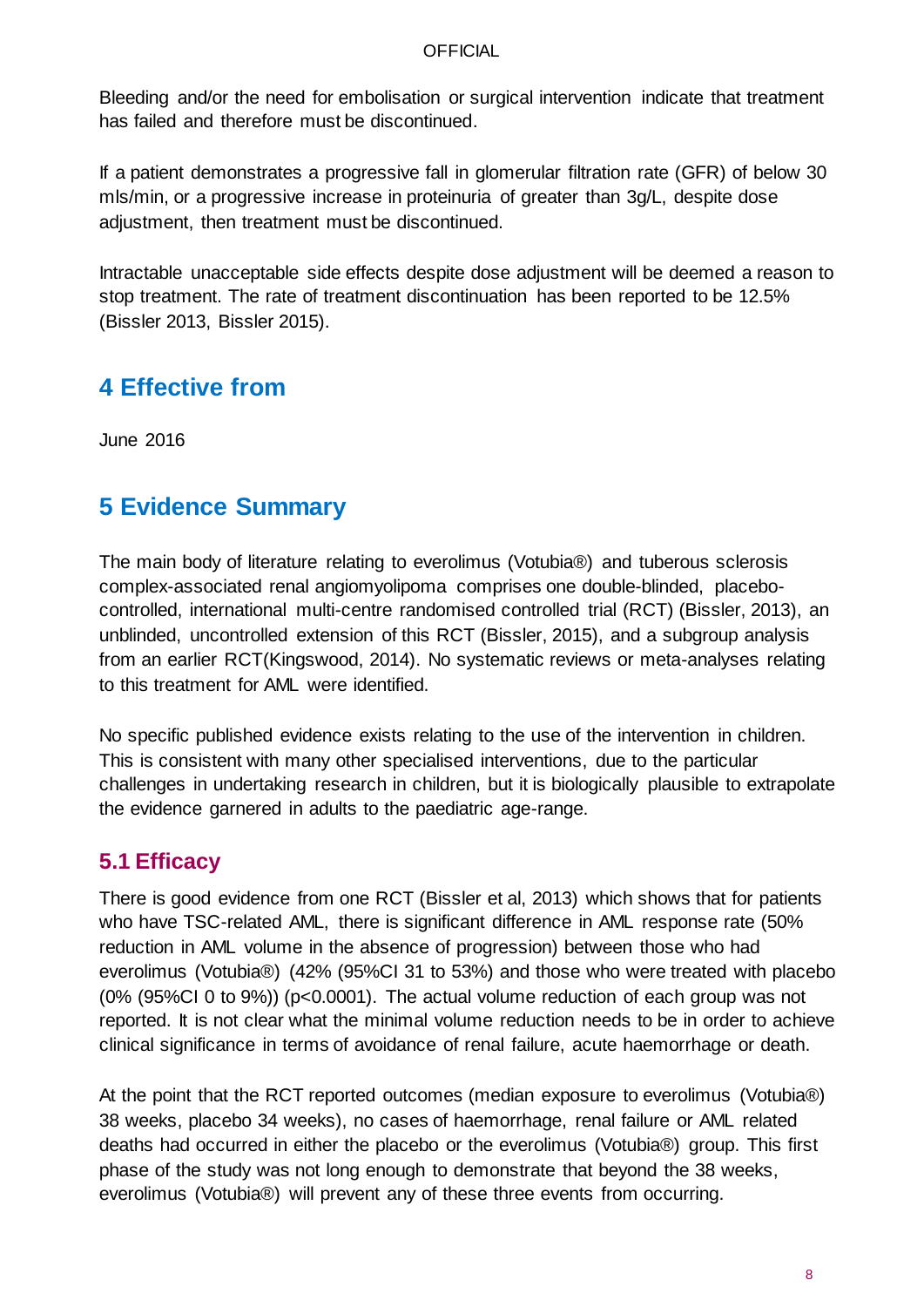The study also reported that everolimus (Votubia®) has an effect over placebo on tumour progression which was observed in 4% (3/79 patients) vs 21% (8/39 patients). However, it is not clear that this, or the estimated progression free rates, are statistically significant due to missing confidence intervals or p-values.

There is no evidence which directly compares the clinical effectiveness of everolimus (Votubia®) for TSC-related AML with any other treatment, including other mTOR inhibitors and current treatment options including embolization, surgical resection or nephrectomy.

### <span id="page-8-0"></span>**5.2 Time to onset of benefit**

The EXIST-2 study authors reported the median time (for responders) for AML response to be 2.9 months (Bissler et al, 2013).

### <span id="page-8-1"></span>**5.3 Duration of benefit relating to dose – response**

The EXIST-1 study reports that AML response rates were 53.3% (16/30) and 0% (0/14) for everolimus (Votubia®) and placebo-treated patients, respectively. After 12, 24 and 48 weeks of treatment, the proportions of patients in the everolimus (Votubia®) arm with  $\geq$ 50% reduction in the sum of volumes of target angiomyolipomata were 56.5, 78.3 and 80.0%, respectively. Greater percentages of everolimus treated patients had angiomyolipoma reductions ≥30% at these same time points (82.6, 100 and 100% versus 8.3, 18.2 and 16.7% for everolimus versus placebo, respectively) (Kingswood, 2014).

The AML response rate (50% reduction of total AML volume) in Exist 2 (Bissler et al, 2015) was 42% (33/79 participants, 95% CI =31 to 53%) after a median of 8.7 months treatment. This increased to 54% (60/112 participants, 95% CI = 44 to 63%) after median exposure to everolimus (Votubia®) of 28.9 months in the extension study. Tumour stabilisation was also analysed, with 38 patients (33.9%) demonstrating stable disease and 1 (0.9%) showing disease progression as best overall response (Bissler et al, 2015).

The EXIST-2 extension study (n=112) (Bissler et al, 2015) reports that the proportion of patients who achieve an AML tumour volume reduction of ≥ 50% increases over time, from 44.2 %( 46/104 patients) after 12 weeks to 64.5% (49/76 patients) after 96 weeks (and 72% at 144 weeks). Only 76 out of the initial 112 patients had been exposed to everolimus (Votubia®) for 96 weeks and only 22/112 at 144 weeks. There is uncertainty about the reliability of the reported response rates over time as the confidence intervals were not reported and the cohort size decreases. No p-values were reported for the above outcomes and given the overlap in confidence intervals, it is likely that the increase in response rate is not statistically significant, although the effect appears to be sustained. The evidence supporting treatment beyond 38 weeks is based on a prospective uncontrolled study (Bissler et al, 2015).

The median treatment exposure in the EXIST-2 RCT was 37 weeks (Bissler et al, 2013). There is a wide range of exposure times to everolimus (Votubia®) for the patients included in the uncontrolled EXIST-2 long-arm extension (Bissler et al, 2015) where the median duration of everolimus (Votubia®) exposure was 28.9 (range 0.5-46.2) months) and the number of patients exposed to everolimus (Votubia®) beyond 22 months was very small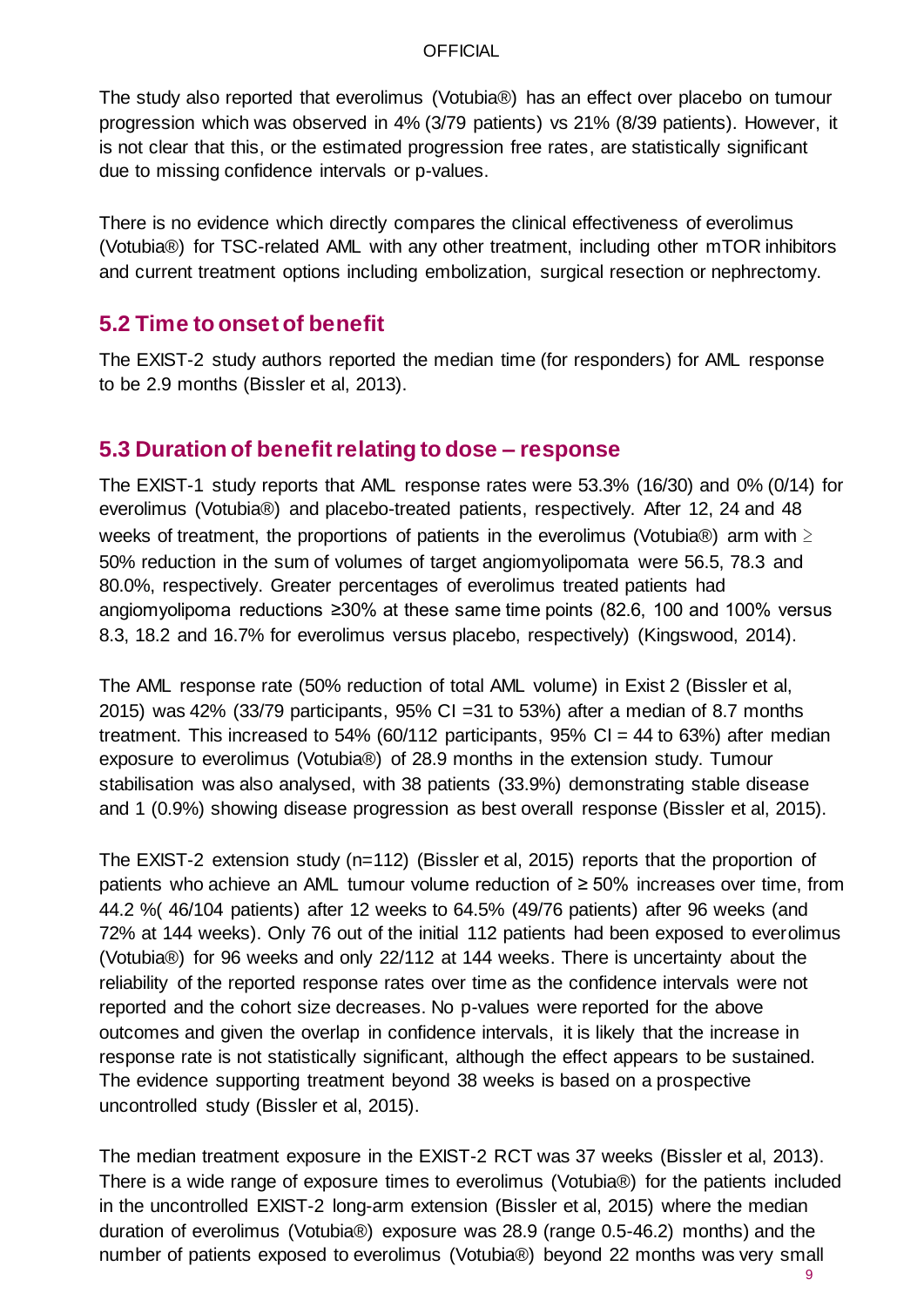(only 23 at 24 months decreasing to less than 10 by 32 months), This, combined with the lack of any control group, means that the outcomes are less certain than those reported in the initial RCT.

The authors do report that there is an increase in AML response rate over time. Although the increase cannot be confirmed (due to missing statistical information) the AML response rates (which were significant over placebo at the end of the RCT) continue and appear to be sustained over time.

The median time to progression was not reached at median exposure of 28.9 months as only six out of the 112 patients experienced disease progression due to either increase in kidney size or increase in AML size. We do not know for how long these patients had been exposed to everolimus (Votubia®).

The EXIST-2 study, as reported within the follow-up paper, found that no patient taking everolimus (Votubia®) had experienced a renal bleed, however one patient on placebo did leading to nephrectomy (Bissler 2015).

There is weak evidence (from estimated progression free rates) which suggests that treatment with everolimus (Votubia ®) will result in a low proportion of patients having progressive AML. However the wide range of everolimus (Votubia®) exposure times, combined with no control group means that these results should be treated with caution.

There is no evidence to indicate that treatment can be withdrawn at any point without a risk of subsequent progression. Therefore, the evidence suggests that in practice treatment with everolimus (Votubia®) might be continued long term beyond 38 weeks until the patient becomes intolerant of therapy for any reason or the AML progresses despite therapy. However the rate of treatment discontinuation has been reported to be 12.5% (Bissler 2013, Bissler 2015).

### <span id="page-9-0"></span>**5.4 Evidence of biological effective dose and impact by age group**

No ideal dose was reported split by age groupings within the literature. Dose was adjusted during the EXIST-2 trial based on adverse effects and use of anti-epileptic drugs.

The forest plot reported in the EXIST-2 RCT indicated that there is no difference in the magnitude of treatment effect for renal AML response rate between adults aged under 30years old and adults aged over 30 years old, who met the recruitment criteria of EXIST 2. No children were included in the EXIST-2 RCT.

The EXIST-1 trial was an RCT that assessed the effect of everolimus on patients with TSC-associated subependymal giant cell astrocytoma (SEGA). A subgroup analysis was performed on patients who also had renal AML (37/44 children aged 3-17 years of whom 23 were on active treatment and 14 were taking placebo), and this trial was a precursor to the EXIST-2 trial. It is not possible to compare the outcomes for these children with the adults in EXIST-2 as the starting dose was different and the doses were adjusted to maintain pre-dose everolimus (Votubia®) concentrations between 5 and 15ng/mL.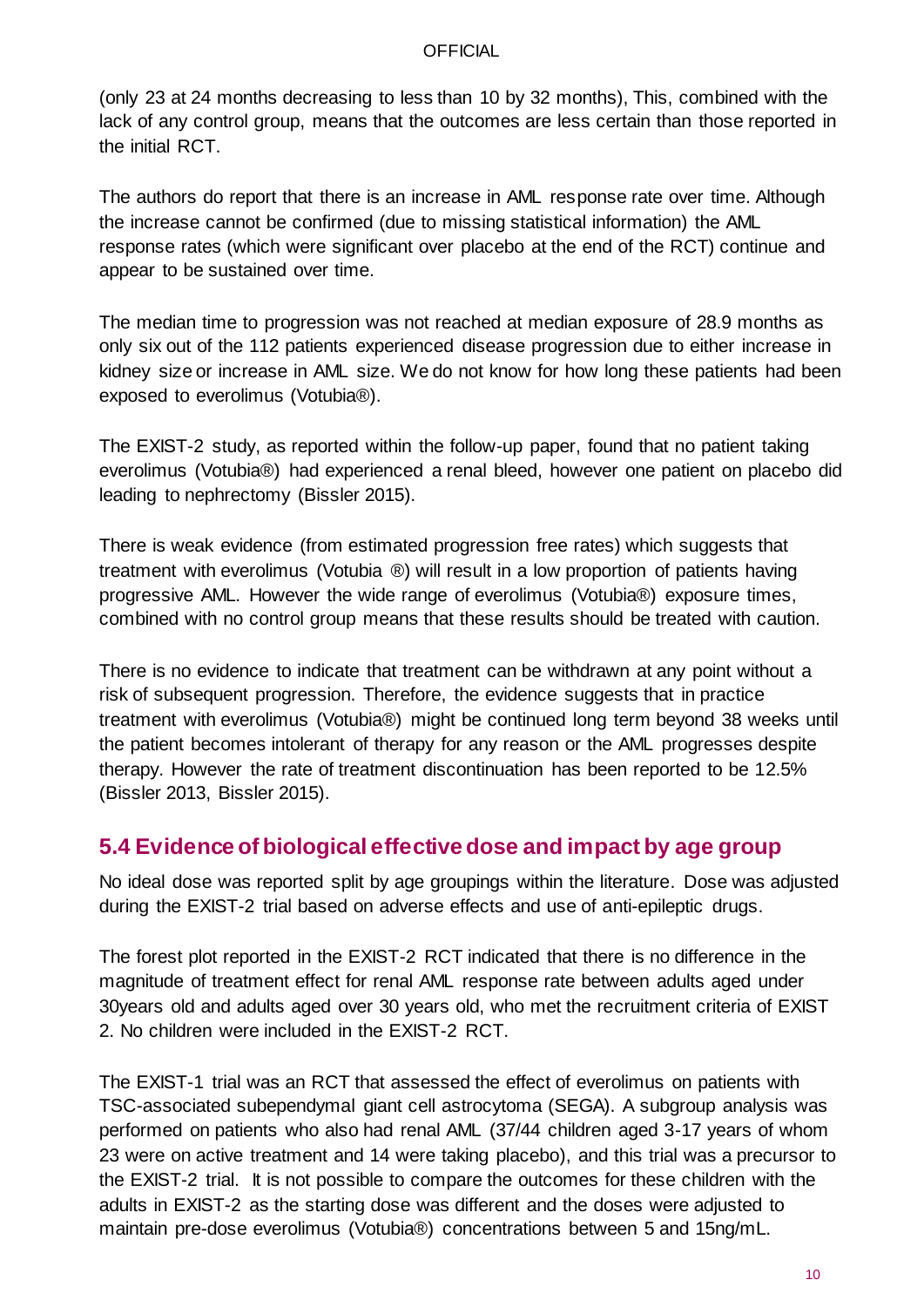### <span id="page-10-0"></span>**5.5 Safety**

Overall, there is a paucity of long-term data on the safety of everolimus (Votubia®) in patients with TSC-associated renal AML. Adverse effects (mostly minor) are common, though these seem to be well-managed by dose-adjustments. Most of the adverse effects observed in the trials summarised in this section are expected with everolimus (Votubia®) use. The most common adverse events were stomatitis, nasopharyngitis, acne-like skin lesions, headache, cough, and hypercholesterolaemia and were primarily grade 1−2 (Bissler et al, 2013).

### <span id="page-10-1"></span>**5.6 Cost effectiveness**

There were no studies evaluating the cost effectiveness of everolimus (Votubia®) for the treatment of renal angiomyolipoma associated with tuberous sclerosis. The literature search conducted as part of this policy identified two abstracts of cost-effectiveness studies; however the full papers could not be accessed.

## <span id="page-10-2"></span>**6 Cost**

<span id="page-10-3"></span>Based on the list price of everolimus (Votubia®), the average per patient cost is £36,000 per year. For the majority of patients, this is a life-long treatment.

## **7 Equality statement**

NHS England has a duty to have regard to the need to reduce health inequalities in access to health services and health outcomes achieved as enshrined in the Health and Social Care Act 2012. NHS England is committed to fulfilling this duty as to equality of access and to avoiding unlawful discrimination on the grounds of age, gender, disability (including learning disability), gender reassignment, marriage and civil partnership, pregnancy and maternity, race, religion or belief, gender or sexual orientation. In carrying out its functions, NHS England will have due regard to the different needs of protected equality groups, in line with the Equality Act 2010. This document is compliant with the NHS Constitution and the Human Rights Act 1998. This applies to all activities for which NHS England is responsible, including policy development, review and implementation.

## <span id="page-10-4"></span>**8 Mechanism for funding**

For non-chemotherapy indications, everolimus (Votubia®) is a high cost excluded drug, therefore the mechanism for funding will be through a pass through arrangement reported to NHS England hub teams. Trusts will be required to inform NHS England prior to using everolimus (Votubia®), through a prior approval system. Trusts will be required to separately identify spend on everolimus (Votubia®).

<span id="page-10-5"></span>Each provider organisation treating children with this intervention will be required to assure itself that the internal governance arrangements have been completed before the medicine is prescribed. These arrangements may be through the Trust's Drugs and Therapeutics committee (or similar) and NHS England may ask for assurance of this process.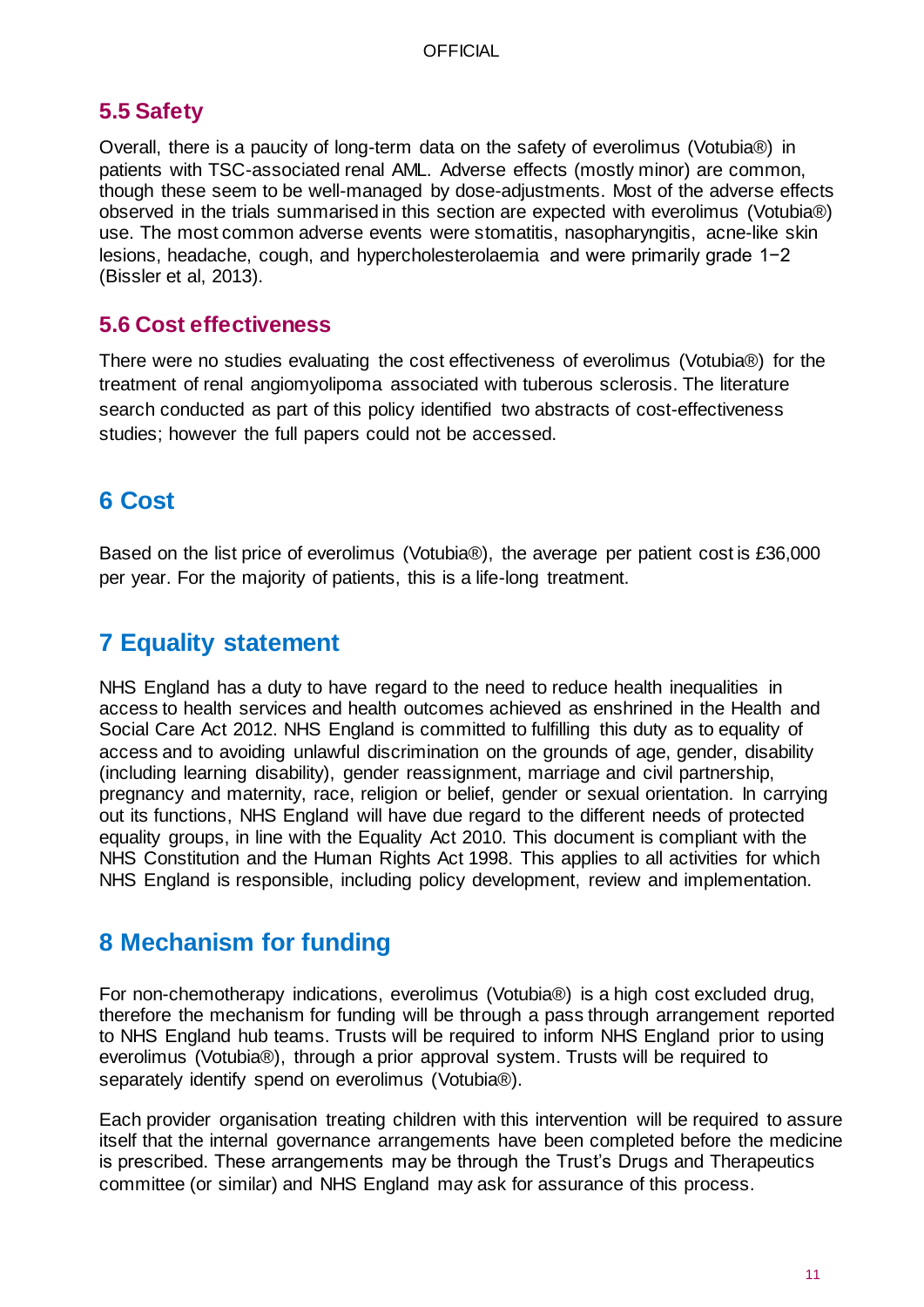## **9 Responsible CRG**

<span id="page-11-0"></span>Specialised Cancer Surgery CRG.

## **10 Date approved**

<span id="page-11-1"></span>June 2016

# **11 Policy review date**

The policy statement will be revised during 2016/17 with the publication of a clinical commissioning policy.

## <span id="page-11-2"></span>**12 Links to other Policies**

This policy statement follows the principles set out in the ethical framework that govern the commissioning of NHS healthcare and those policies dealing with the approach to experimental treatments and processes for the management of individual funding requests (IFR).

## <span id="page-11-3"></span>**13 References**

- 1. Yamakado K, Tanaka N, Nakagawa T, Kobayashi S, Yanagawa M, Takeda K. Renal Angiomyolipoma: Relationships between Tumor Size, Aneurysm Formation, and Rupture1. Radiology. 2002;225(1):78-82.
- 2. Northrup H, Koenig M, Au K. Tuberous Sclerosis Complex. University of Washington, Seattle [Internet]. 2011 [cited 5 August 2015];. Available from: http://www.ncbi.nlm.nih.gov/books/NBK1220/
- 3. Rakowski S, Winterkorn E, Paul E, Steele D, Halpern E, Thiele E. Renal manifestations of tuberous sclerosis complex: Incidence, prognosis, and predictive factors. Kidney Int. 2006;70(10):1777-1782.
- 4. Dixon B, Hulbert J, Bissler J. Tuberous Sclerosis Complex Renal Disease. Nephron Experimental Nephrology. 2011;118(1):e15-e20.
- 5. Curatolo P, Bombardieri R, Jozwiak S. Tuberous sclerosis. The Lancet. 2008;372(9639):657-668.
- 6. Tran L, Zupanc M. Long-Term Everolimus Treatment in Individuals With Tuberous Sclerosis Complex: A Review of the Current Literature. Pediatric Neurology. 2015;53(1):23-30.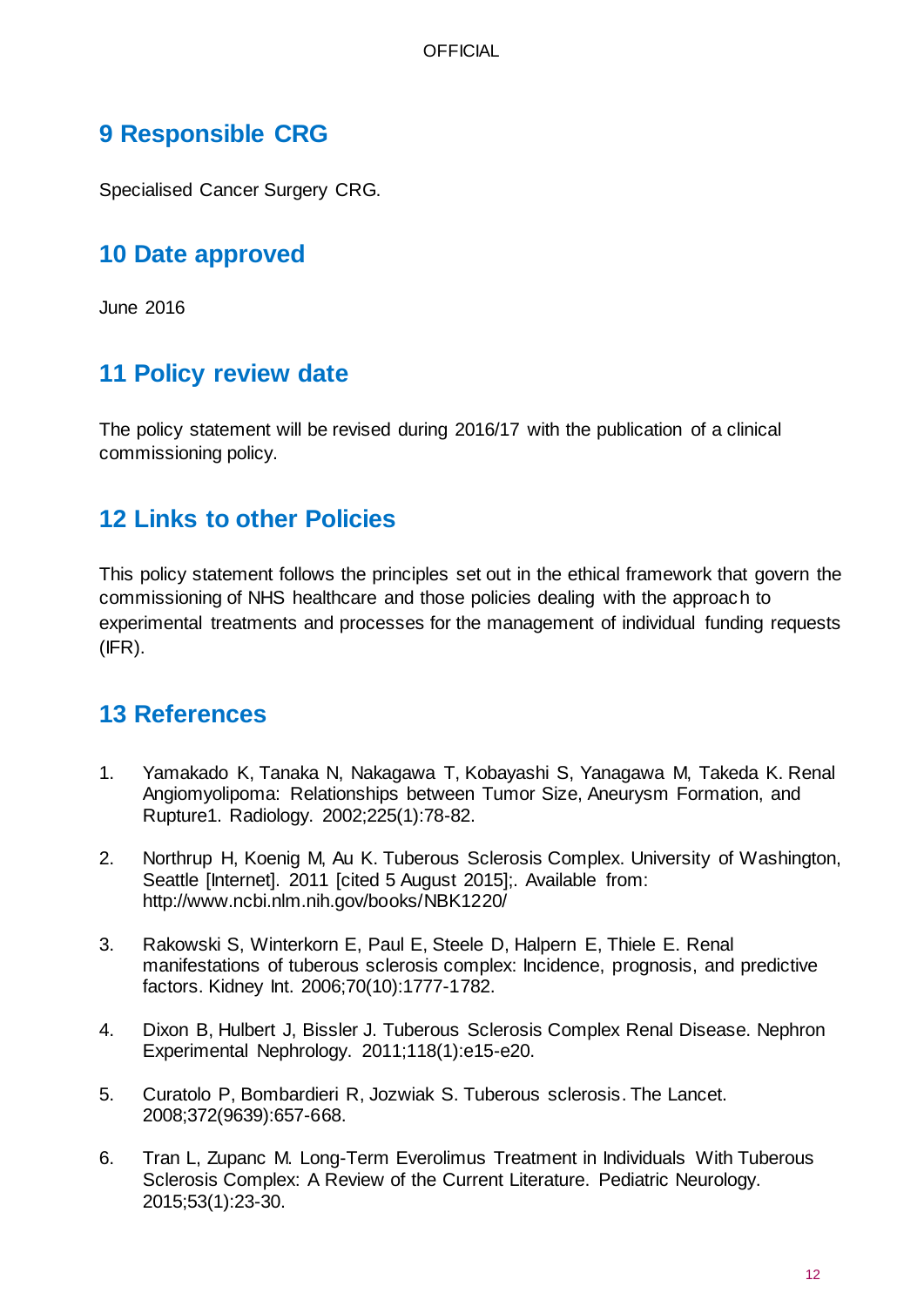- 7. Krueger D, Northrup H. Tuberous Sclerosis Complex Surveillance and Management: Recommendations of the 2012 International Tuberous Sclerosis Complex Consensus Conference. Pediatric Neurology. 2013;49(4):255-265.
- 8. Emedicine.medscape.com. Kidney Angiomyolipoma Imaging: Overview, Radiography, Computed Tomography [Internet]. 2015 [cited 6 August 2015]. Available from: http://emedicine.medscape.com/article/376848-overview#a1
- 9. Bissler J, Kingswood J. Renal angiomyolipomata. Kidney Int. 2004;66(3):924-934.
- 10. Davies D, de Vries P, Johnson S, McCartney D, Cox J, Serra A et al. Sirolimus Therapy for Angiomyolipoma in Tuberous Sclerosis and Sporadic Lymphangioleiomyomatosis: A Phase 2 Trial. Clinical Cancer Research. 2011;17(12):4071-4081.
- 11. Hsric.nihr.ac.uk. Everolimus (Votubia) for angiomyolipoma associated with tuberous sclerosis complex or sporadic lymphangioleiomyomatosis – first line or post-surgery ‐ Horizon Scanning Research & Intelligence Centre [Internet]. 2011 [cited 17 August 2015]. Available from: http://www.hsric.nihr.ac.uk/topics/everolimus-votubiafor-angiomyolipoma-associated-with-tuberous-sclerosis-complex-or-sporadiclymphangioleiomyomatosis-first-line-or-post-surgery/
- 12. O'Callaghan F, Shiell A, Osborne J, Martyn C. Prevalence of tuberous sclerosis in UK. The Lancet. 1998;352(9124):319.
- 13. Bissler J, Kingswood J, Radzikowska E, Zonnenberg B, Frost M, Belousova E et al. Everolimus for angiomyolipoma associated with tuberous sclerosis complex or sporadic lymphangioleiomyomatosis (EXIST-2): a multicentre, randomised, doubleblind, placebo-controlled trial. The Lancet. 2013;381(9869):817-824.
- 14. Votubia CHMP assessment report EMA/646111/2011 Rev10.10
- 15. Franz D, Belousova E, Sparagana S, Bebin E, Frost M, Kuperman R et al. Efficacy and safety of everolimus for subependymal giant cell astrocytomas associated with tuberous sclerosis complex (EXIST-1): a multicentre, randomised, placebo-controlled phase 3 trial. The Lancet. 2013;381(9861):125-132
- 16. Schulz K, Altman D, Moher D. CONSORT 2010 Statement: updated guidelines for reporting parallel group randomised trials. BMJ. 2010;340(mar23 1):c332-c332.
- 17. Williams J, Racadio J, Johnson N, Donnelly L, Bissler J. Embolization of Renal Angiomyolipomata in Patients With Tuberous Sclerosis Complex. American Journal of Kidney Diseases. 2006;47(1):95-102.
- 18. Bissler J, Kingswood J, Radzikowska E, Zonnenberg B, Frost M, Belousova E et al. 1 Everolimus for renal angiomyolipoma associated with tuberous sclerosis complex (TSC) from EXIST-2: Continued efficacy and diminishing adverse events after ∼3.5 years of treatment. European Urology Supplements. 2015;14(2):e1.
- 19. Kingswood J, Jozwiak S, Belousova E, Frost M, Kuperman R, Bebin E et al. The effect of everolimus on renal angiomyolipoma in patients with tuberous sclerosis complex being treated for subependymal giant cell astrocytoma: subgroup results from the randomized, placebo-controlled, Phase 3 trial EXIST-1. Nephrology Dialysis Transplantation. 2014;29(6):1203-1210.